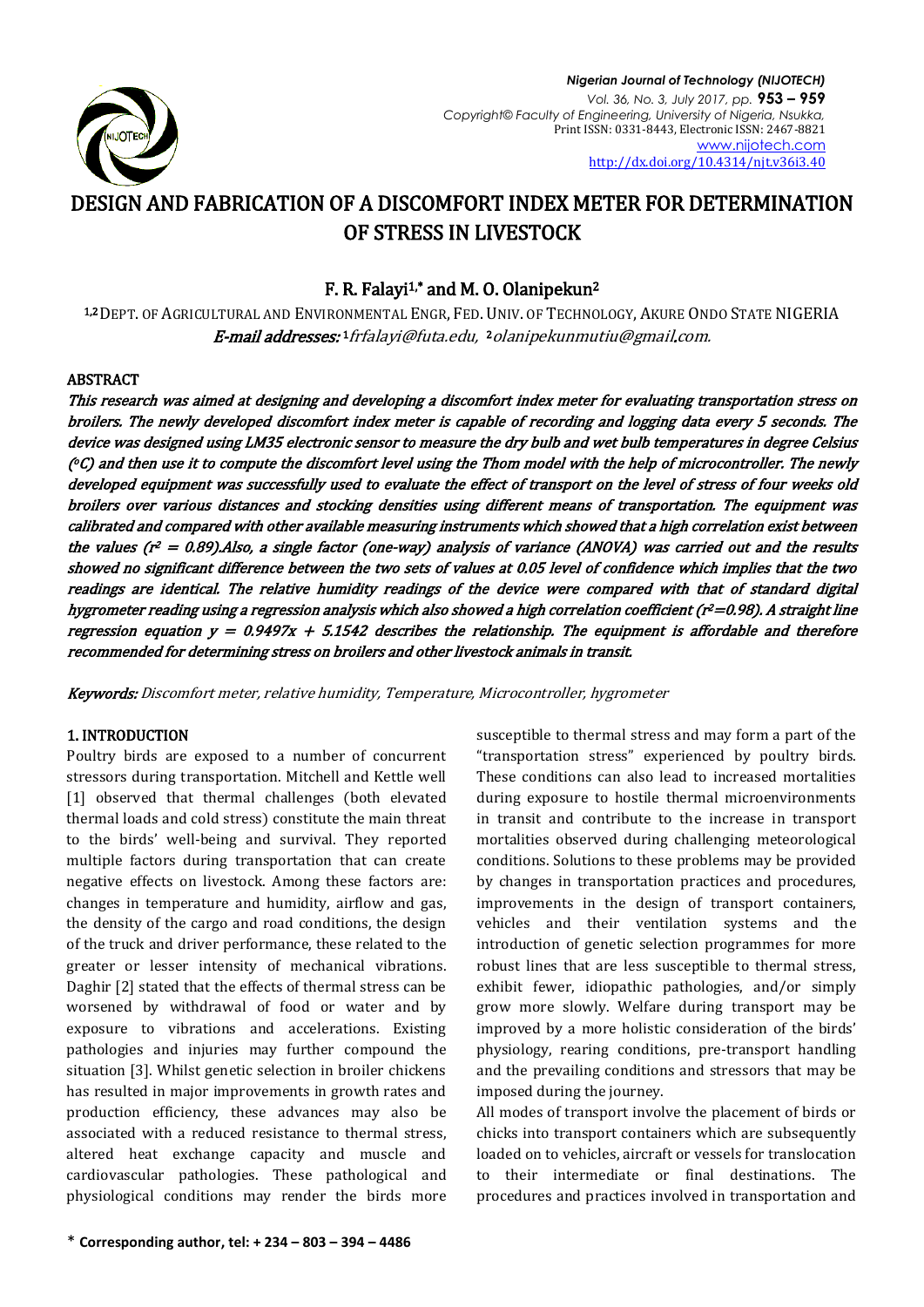the micro-environments prevailing in containers and vehicles may impose varying degrees of stress upon the birds which will affect their welfare status, health and productive efficiency depending upon the magnitude of the challenges imposed. Nicol and Scott [4] stated that in transit, birds may be exposed to a variety of potential stressors including the thermal demands of the transport micro-environment, acceleration, vibration, motion, impacts, fasting, and withdrawal of water, social disruption and noise. Each of these factors and their various combinations may impose stress upon the birds, but it is well recognized that thermal challenges and in particular heat stress constitute the major threat to animal well-being and productivity.

High mortality rate is always recorded for poultry birds during transportation in Nigeria and other humid tropical regions of the world in general. Little or no research efforts have been made on the measurement of stressor indexes with the aim of reducing stresses in livestock animals in transit. Hence the aim of this study is to develop a discomfort meter capable of measuring, displaying and logging data of the discomfort level of poultry birds in transit.

# 2. MATERIALS AND METHODS

# 2.1 Description of the Discomfort Index Meter

Figure 1 shows the Relative Humidity and discomfort Index Meter. The outer components consist of wet and dry bulb thermometer, digital display, RH detector and memory card slot. The newly developed digital equipment is capable of logging data every 5 seconds. The meter can also measure the dry bulb and wet bulb temperatures in degree Celsius  $(°C)$ . The relative humidity (Ø) of air-water mixture is defined as the ratio of the partial pressure of water vapour  $(H_2O)$  in the mixture to the saturated vapour pressure of water at a given temperature.

The relative humidity is normally expressed as percentage and is calculated by using the following equation.

$$
\emptyset = \frac{e_w \times 100}{e^*_{w}} \tag{1}
$$

In (1),  $\emptyset$  is the relative humidity,  $e_w$  is the partial pressure of water vapour and  $e^*$ <sub>w</sub> is the Saturated vapour pressure



Figure: 1 Relative Humidity and discomfort Index Meter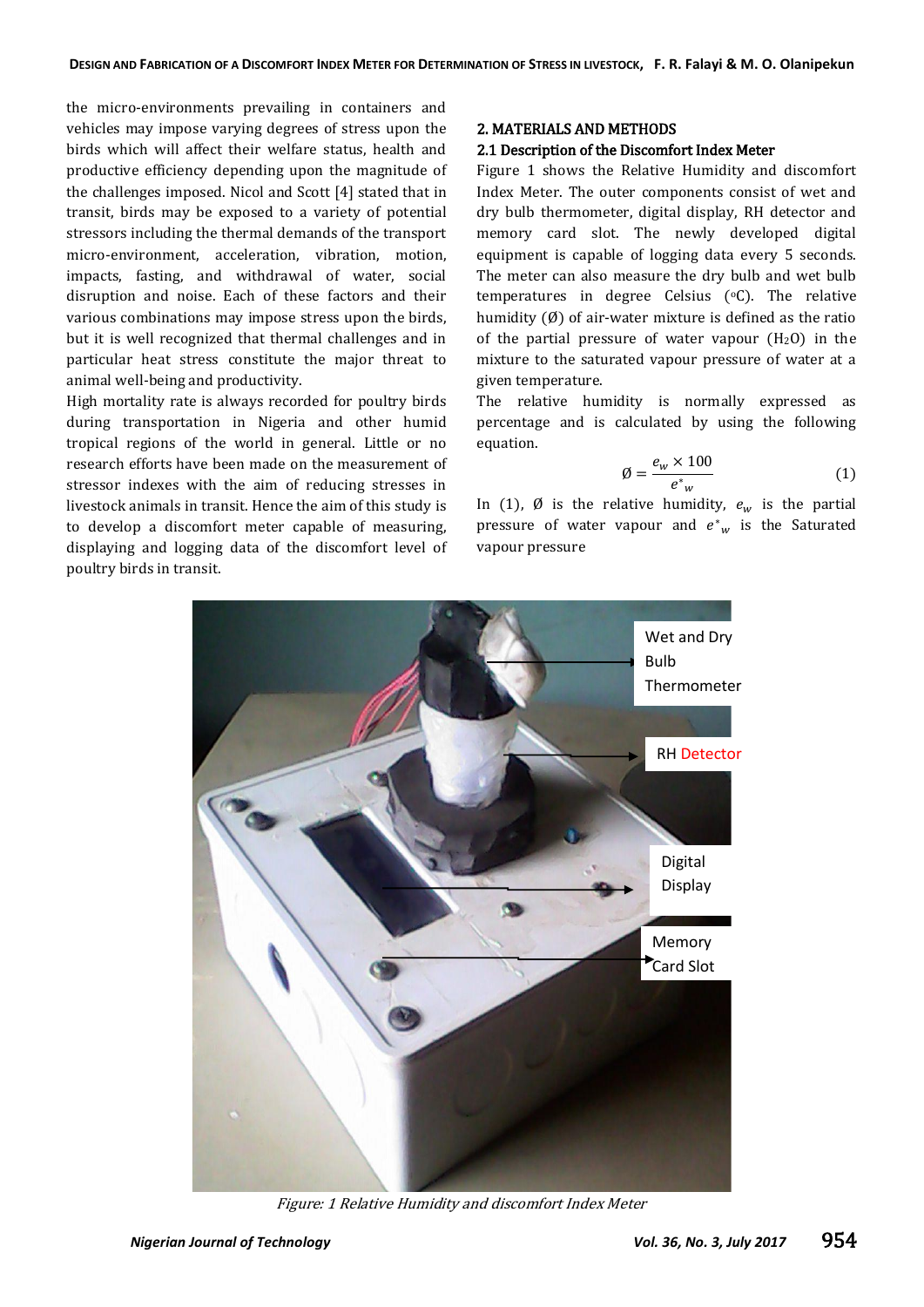

Figure 2: The Block Diagram of Discomfort Index Measurement Instrumentation System

#### 2.2 Design of Discomfort Index Meter

Discomfort Index Meter consists of the following components namely dry and wet temperature sensors using LM35, multiplexer (CD4052), analog-to-digital converter (ADC0804), microcontroller (AT80S52) and intelligent display unit (LCD HD44780) as shown in figure 2. These components were connected together to make up the system. Also, an assembly language was written to read dry and wet temperatures, and internally compute the value of discomforted index.

### 2.3Temperature Sensor Design

The LM35Z or LM35 series are precision integratedcircuit temperature sensors, whose output voltage is linearly proportional to the Celsius (Centigrade) temperature. The simple connection of LM 35 at reference voltage Vs is for the range of temperature from +2  $\degree$ C to 150  $\degree$ C. Advantage of using LM35 is that it does not require external component for calibration or trimming. It has accuracies of  $\pm 0.5$  <sup>o</sup>C at room temperature and  $\pm 0.75$  °C over full temperature range of sensor. The sensor sensitivity is  $+10$ mV/<sup>0</sup>C. The LM35's low output impedance, linear output, and precise inherent calibration make readout and control circuitry easy [5]. It required single power supply of voltage range from 4 V to 30 V. Its energy saving since it draws only 60 μA from its supply, it has very low self-heating, less than 0.1 <sup>o</sup>C in still air and with low impedance output, 0.1  $\Omega$ for 1 mA load

#### 2.4 Wet Junction Construction

The wick of the wet junction is made by passing three lengths of cotton sewing machine thread over the LM35Z junction or neck and binding them, not too tightly, with another length of the same thread. The six ends of the threads, which pass over the junction is glued with araldite while the two lengths of the binding thread form the wick [6].

#### 2.5 Circuit Description and its Operation

Figure 3 shows the Complete Schematic Circuit for Discomfort. The level of discomfort index was determined using Thom model expressed as;

$$
DI = 0.4 (Twd + Twb) + 4.8 \tag{2}
$$

In (2) Twd, Twb, are the dry and wet bulb temperatures respectively.

The dry and wet thermometer was designed using microcontroller and Thom model equation was embedded inside the microcontroller. The system uses dry and wet temperature developed using semiconductor temperature sensors (LM35).Other materials required in the system are multiplexer (CD4052), analog to digital converter (ADC0804), microcontroller (AT80S52) and intelligent display unit (Hitachi's LCD HD44780). An assembly language was written to take in data and compute for the Thom model. The temperature measurement using LM35 for dry and wet temperatures was in agreement with convention built using mercury in glass thermometer [7].

According to Ewetumo [8], the temperature and humidity conditions, which invariably determine the values of comfort or discomfort, are graduated as shown in Table 1. The ideal temperature-humidity index for different ages of broilers is shown in Table 2 as stated by Silva [9]

Table 1 Categories of the Discomfort index

| Level of discomfort<br>Index | Condition of room                                    |
|------------------------------|------------------------------------------------------|
| DI < 21                      | Comfort for man                                      |
| 21 < DI < 24                 | The 10% of the total population<br>feels discomfort  |
| 24 < DI < 26                 | The 50% of the total population<br>feels discomfort  |
| DI > 26                      | The 100% of the total population<br>feels discomfort |

Table 2: Ideal Temperature-Humidity index for different ages of broilers

|             | ັ                     |          |            |  |  |
|-------------|-----------------------|----------|------------|--|--|
| Age         |                       | Humidity | <b>THI</b> |  |  |
| (weels)     | Temperature $(^{0}C)$ | (%)      | ideal      |  |  |
| 1           | 32-35                 | 60-70    | 72.4-80    |  |  |
| 2           | 29-32                 | 60-70    | 68.4-76    |  |  |
| 3           | 26-29                 | 60-70    | 64.5-72    |  |  |
| 4           | $23 - 26$             | 60-70    | 60.5-68    |  |  |
| 5           | $20 - 23$             | 60-70    | 56.6-64    |  |  |
| 6           | 20                    | 60-70    | 56.6-60    |  |  |
| 8           | 20                    |          | 56.6-60    |  |  |
| Source: [9] |                       |          |            |  |  |

Source: [9]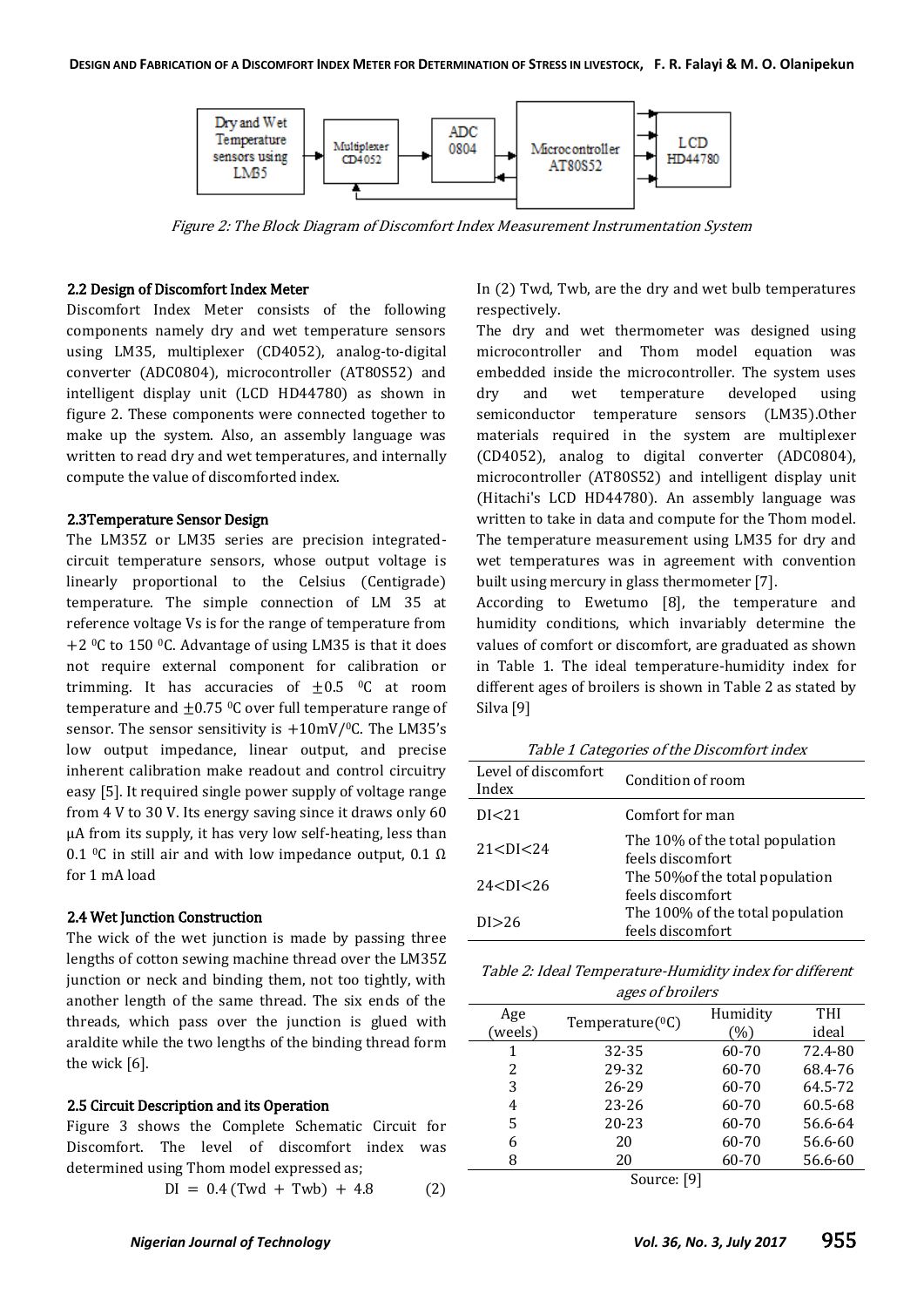### 2.6 Criteria for choosing a Microcontroller

Zhang [10] basic criteria was used in choosing the microcontroller suitable for the application. In analysing the needs of a microcontroller-based project, it is seen whether an 8- bit, 16-bit or 32-bit microcontroller can best handle the computing needs of the task most effectively. Among the other considerations in this category are:

(a) Speed: The highest speed that the microcontroller supports.

(b) Packaging: It may be a 40-pin DIP (dual inline package) or a QFP (quad flat package), or some other packaging format. This is important in terms of space, assembling, and prototyping the end product

- (c) Power consumption: This is especially critical for battery-powered products.
- (d) The number of I/O pins and the timer on the chip.
- (e) How easy it is to upgrade to higher –performance or lower consumption versions.
- (f) Costperunit: This is important in terms of the final cost of the product in which a microcontroller is used.

### 2.7 Basic Description of Microcontroller AT89S52

The 8051 family of microcontrollers is based on an architecture which is highly optimized for embedded control systems. It is used in a wide variety of applications from military equipment to automobiles to the keyboard. Manufacturers have added numerous features and peripherals to the 8051 such as I2C interfaces, analog to digital converters, watchdog timers, and pulse width modulated outputs. Variations of the 8051 with clock speeds up to 40MHz and voltage requirements down to 1.5 volts are available. This wide range of parts based on one core makes the 8051 family an excellent choice as the base architecture for a company's entire line of products since it can perform many functions and developers will only have to learn this on one platform.

The AT89S52 is a low-power, high-performance CMOS 8 bit microcontroller with 8K bytes of in-system programmable Flash memory. The device is manufactured using Atmel's high-density non-volatile memory technology and is compatible with the industrystandard 80C51 instruction set and pin out. The on-chip Flash allows the program memory to be reprogrammed in-system or by a conventional non-volatile memory programmer. By combining a versatile 8-bit CPU with insystem programmable Flash on a monolithic chip, the Atmel AT89S52 is a powerful microcontroller which provides a highly-flexible and cost-effective solution to many embedded control applications. In addition, the AT89S52 is designed with static logic for operation down to zero frequency and supports two software selectable

power saving modes. The Idle Mode stops the CPU while allowing the RAM, timer/counters, serial port, and interrupt system to continue functioning. The Powerdown mode saves the RAM con-tents but freezes the oscillator, disabling all other chip functions until the next interrupt or hardware reset. The microcontroller is interfaced with the ADC with multiplexer inputs and call for the LCD mode display.

## 2.8 Sensor Selector Unit

Since two input signal sources are available CD4052 differential 4 channel multiplexer IC was used to select input one by one and is addressed by microcontroller and output signal of the multiplexer fed into the input of ADC0804, the output from ADC is sent to port 3 (P3) of AT89S52 controller. It samples the data every 1 s.

### 2.9 Analog-to-digital Conversion (ADC0804)

Recommendations made by Pooja and Kapil [10] were used in the conversion. The ADC0804 is compatible with microprocessors. It is a 20-pin IC that works with 5 V supply. It converts the analogue input voltage to 8-bit digital output. The data bus is tri-state buffered. With eight bits, the resolution is  $5V/255 = 19.6$  mV. The inbuilt clock generator circuit produces a frequency of about 640 kHz with  $R1 = 10$  kilo-ohms and  $C4 = 150$  pF, which connected timing components. The conversion time obtained is approximately100 micro-second. The functions of other pins are given below:

Pin 1 (CS): The active low chip-select pin.

Pin 2 (RD): This active-low pin enables the digital output buffers. When high, the 8-bit bus will be in Hi-Z state.

Pin 3 (WR): This active-low pin is used to start the conversion.

Pin 9 (Vref/2): This is optional input pin. It is used only when the input signal range is small. When pin 9 is at 2 V, the range is 0-4.0 V, that is, twice the voltages applied to these pins. The analogue input can range from 0 to 5 V. Pin  $6 (V+)$ ,

Pin 7 (V-): The actual input is the difference in voltages applied to these pins. The analogue input can range from 0-5 V.

Pin 5 (INTR): This is an active-LOW interrupt, or halt pin. Pins 11-18

(DB7-DB0): These are the three-state buffered digital outputs.

Pin 8 (A GND): This is ground connection for the input analog voltage.

Pin 10 (D GND): This is ground for the device and digital outputs.

# 2.10 Intelligent Liquid Crystal Display Unit

The method used was similar to that of Yongsang and Minkyu [12].The LCD HD44780 standard requires 3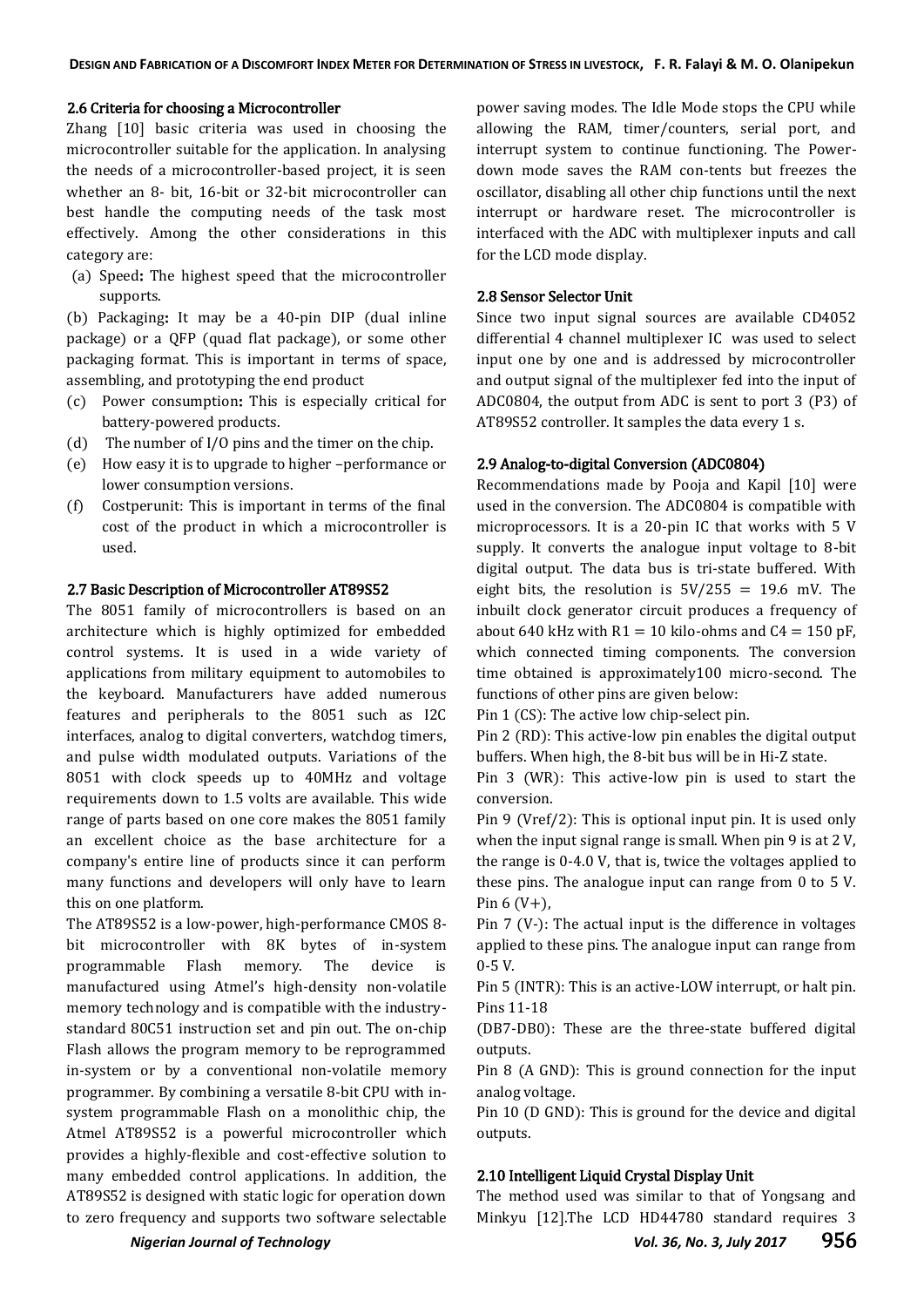control lines as well as either 4 or 8 I/O lines for the data bus. The user may select whether the LCD is to operate with a 4-bit data bus or an 8-bit data bus. If a 4-bit data bus is used the LCD will require a total of 7 data lines (3 control lines plus the 4 lines for the data bus). If an 8-bit data bus is used the LCD will require a total of 11 data lines (3 control lines plus the 8 lines for the data bus). The three control lines are referred to as EN, RS, and RW. The EN line is called "Enable." This control line is used to tell the LCD that you are sending data to it. To send data to the LCD, the program should make sure this line is low (0) and then set the other two control lines and/or put data on the data bus. When the other lines are completely ready, bring EN high (1) and wait for the minimum amount of time required by the LCD datasheet (this varies from LCD to LCD), and end by bringing it low (0) again. The RS line is the "Register Select" line. When RS is low (0), the data is to be treated as a command or special instruction (such as clear screen, position cursor, etc.). When RS is high (1), the data being sent is text data which should be displayed on the screen. To display any letter or digit on the screen you would set RS high. The RW line is the "Read/Write" control line. When RW is low (0), the information on the data bus is being written to the LCD. When RW is high (1), the program is effectively querying (or reading) the LCD. Only one instruction ("Get LCD status") is a read command. All others are write commands, so RW will almost always be low. Finally, the data bus consists of 4 or 8 lines (depending on the mode of operation selected by the user). In this study an 8-bit data bus is used, the lines are referred to as DB0, DB1, DB2, DB3, DB4, DB5, DB6, and DB7. Before intelligent liquid crystal display can be ready for use, it must be initialized and configured. The first instruction to send must tell the LCD whether the communication will be an 8-bit or 4-bit data bus.

# 3. RESULTS AND DISCUSSION

The equipment was evaluated by using it to measure the discomfort level of poultry birds in transit. Parameters measured included the dry bulb temperature, wet bulb temperature, relative humidity and the discomfort level. The readings from the equipment were compared with readings taken by other standard equipment such as digital thermometer and digital hygrometer.

The results of a regression analysis carried out for values of dry bulb temperature measured by the device and other digital thermometer(Range: 200/1370°CAccuracy: ±0.2°CModel: ACCD710P)is shown in Fig 4. The results show that a high correlation exists between the values ( $r^2 = 0.89$ ). Also, a single factor (one-way) analysis of variance (ANOVA) was carried out and the results is as shown in Table 3. From the results, there is no significant difference between the two sets of values at 0.05 level of confidence which implies that the two readings are identical.

The relative humidity readings of the device was compared with that of standard digital hygrometer reading, a regression analysis was carried out and the correlation is high ( $r^2$  =0.98) as shown in Figure 5. A straight line regression equation  $y = 0.9497x + 5.1542$ describes the relationship.

This equipment is as good as others for practical applications such as measuring relative humidity and temperature of any microenvironment. For example, Ewetumo [8] used similar equipment for measurement of environmental parameters. Furthermore the empirical formula which forms the basis of the equipment has been based upon the feeling of comfort or discomfort, of a great number of people, with similar adaptive reactions to the environmental conditions [13].



Figure 3: Complete Schematic Circuit for Discomfort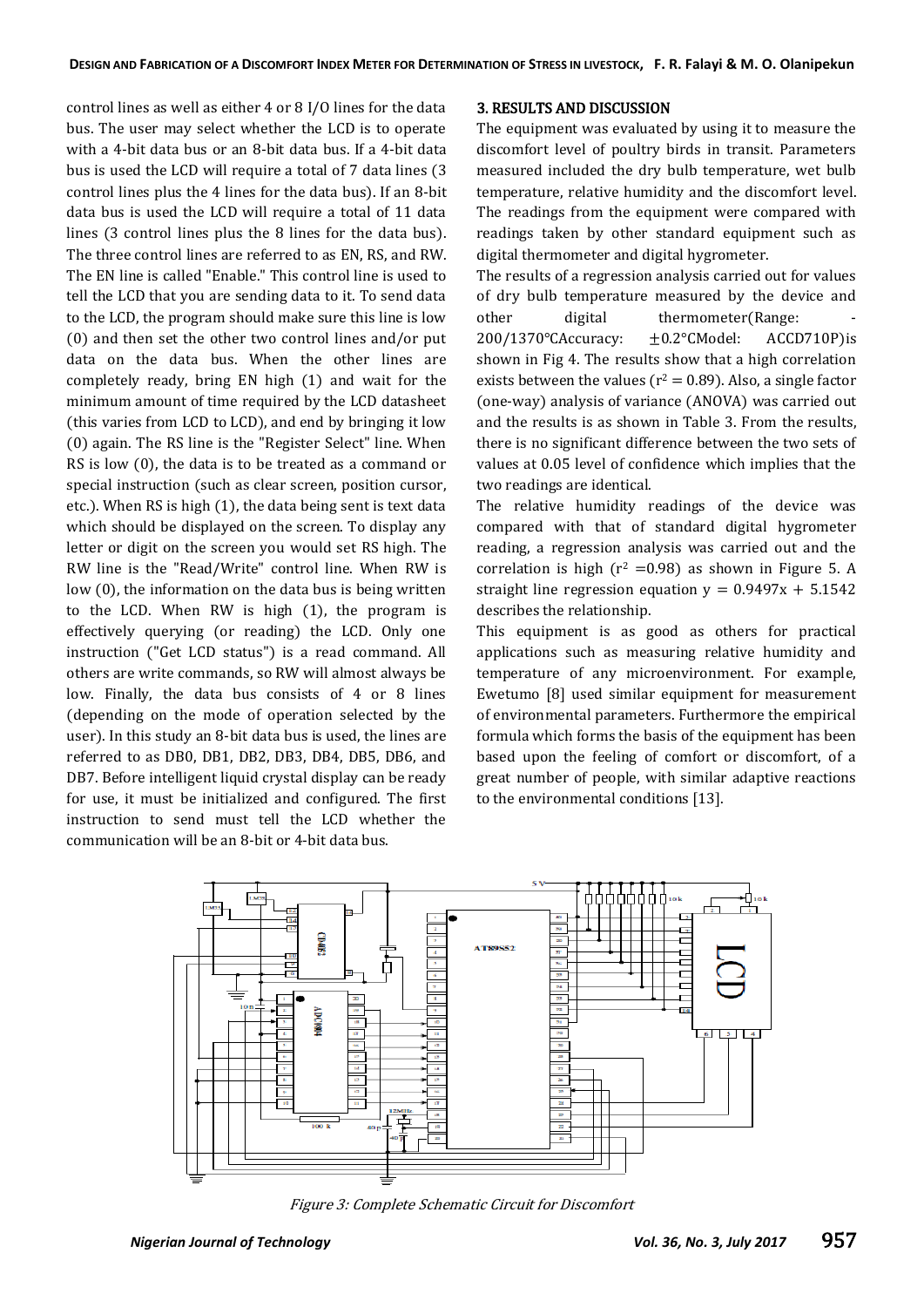

Figure 4: Calibration of device temperature readings Figure 5: Calibration of device relative humidity readings

| <b>SUMMARY</b>      |          |        |         |          |          |               |
|---------------------|----------|--------|---------|----------|----------|---------------|
| Groups              | Count    | Sum    | Average | Variance |          |               |
| Device              | 50       | 3458   | 69.16   | 39.97388 |          |               |
| Thermometer         | 50       | 3541.8 | 70.836  | 36.79051 |          |               |
| ANOVA               |          |        |         |          |          |               |
| Source of Variation | SS       | df     | MS      | F        | P-value  | <i>F</i> crit |
| Between Groups      | 70.2244  |        | 70.2244 | 1.829609 | 0.179286 | 3.938111      |
| Within Groups       | 3761.455 | 98     | 38.3822 |          |          |               |
| Total               | 3831.68  | 99     |         |          |          |               |

Table 3: Single Factor ANOVA

# 4. CONCLUSION

Discomfort index meter was designed and developed for evaluating stress on poultry broilers and other livestock animals. The device was designed using LM35 to measure the dry bulb temperature and wet bulb temperatures in degree Celsius  $(°C)$  and then use it to compute the discomfort level using the Thom model with the help of microcontroller. The equipment was calibrated and compared with other available measuring instruments which showed that a high correlation exist between the values ( $r^2 = 0.89$ ). Also, the results a single factor (one-way) analysis of variance (ANOVA) showed no significant difference between the two sets of values at 0.05 level of confidence which implies that the two readings are identical. The relative humidity readings of the device were compared with that of standard digital hygrometer readings using a regression analysis which also showed a high correlation coefficient  $(r^2 = 0.98)$ . A straight line regression equation  $y = 0.9497x + 5.1542$ describes the relationship.

With this equipment at hand, the well-being and discomfort of livestock animals can easily be measured. The discomfort index meter is therefore considered appropriate for determining and evaluating stress imposed on birds either in the poultry house or during transportation.

# 5. REFERENCES

- [1] Mitchell M. A. and P. J. Kettlewell Welfare of poultry during transport - a review. SAC, Sustainable Livestock Science, Sir Stephen Watson Building, Bush Estate, Penicuik, Midlothian, EH26 0PH, Scotland, UK.Pg 2-11, 2009.
- [2] Daghir, N. J. *Poultry production in hot climate*,  $2<sup>nd</sup>$ Edition, Published by CAB International, Wallinford, Oxford, Oxfordshire, Uk, pp. 387, 2008.
- [3] Dozier W. A., Thaxton J. P, Braton S.L., Morgan G.W., Miles D.M., Roush W.B., Lott B.D., Vizzier-Thaxton Y.. Stocking density on growth performance and processing yield of heavy broilers. Poultry science, 84: 1332 – 1338, 2005.
- [4] Nicol, C.
- J. and Scott, G. B. Pre-slaughter handling and transport of broiler chickens. Applied Animal Behaviour.Science. 28: 57-73 1990.
- [5] Theophilus W. and Bhudi S. "A Microcontrollerbased Room Temperature Monitoring System", International Journal of Computer. Applications. Volume 53– No.1. . 0975 – 8887
- [6] Xing Guo Quan "Temperature Characteristics and Application of LM35 Sensor", Biomedical Engineering Department of Xianmng College